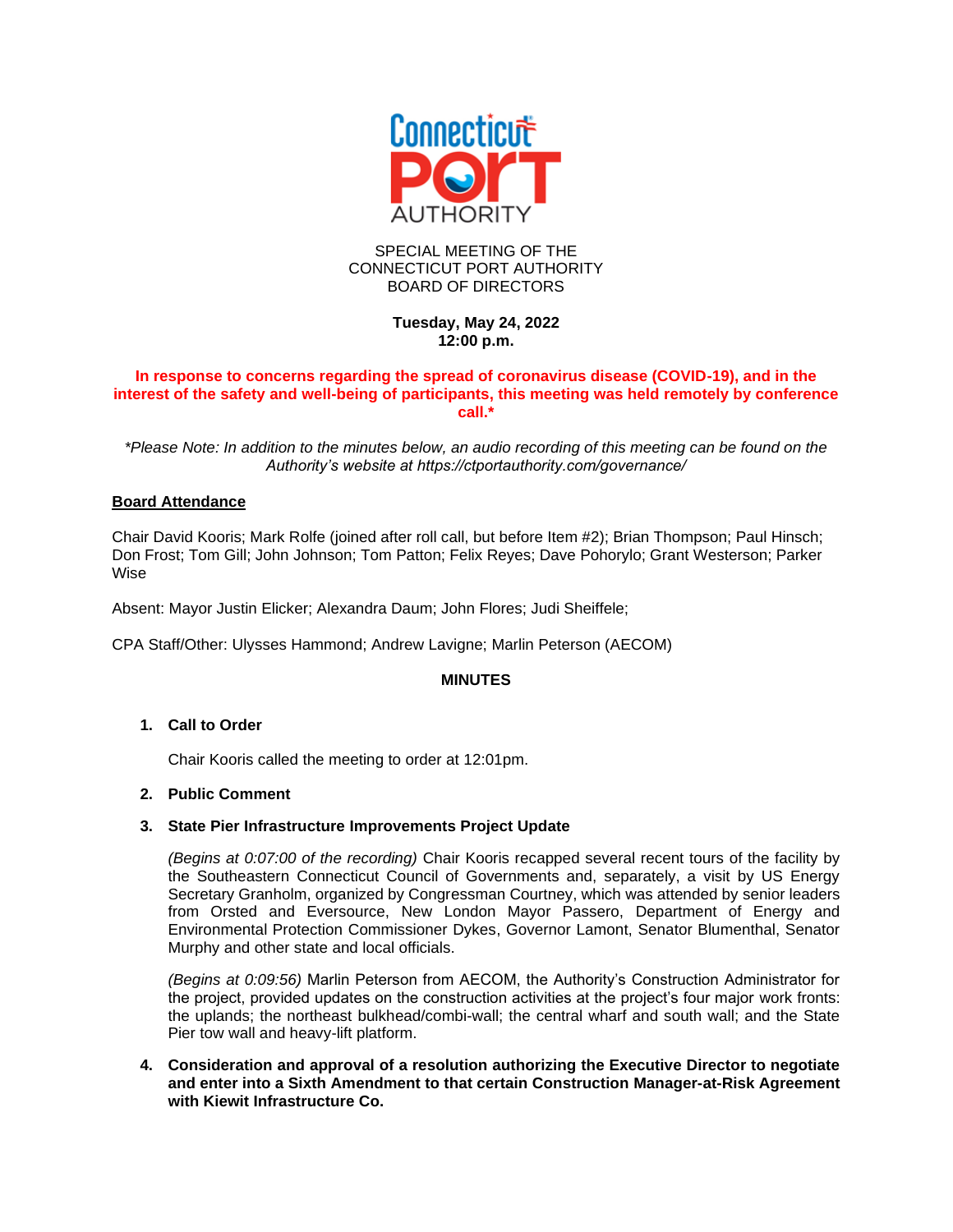*(Begins at 0:15:30)* Chair Kooris gave an overview of "project cost" and "project budget," to differentiate between those terms. He noted that there has been some reporting since the state budget was adopted earlier in the month and now that the Bond Commission agenda was released late-last week about an "increased project cost." The legislature in their budget adopted this spring allocated an additional \$20 million for State Pier. The Bond Commission at its meeting this week will take up for consideration the allocation of those funds. Some people have added that to previously discussed project costs and assumed that is the new number. Chair Kooris explained why the number today is completely consistent with the numbers discussed over the last several months.

Including today's \$8.4 million amendment and change orders will being the project's Guaranteed Maximum Price (GMP) with Kiewit to just over \$185 million. At the Authority's next meeting on 21 June, the Board will execute the final notice to proceed for dredge work that has already been bid and has a locked in price of \$32 million. That will bring the project to a GMP of approximately \$217 million. Compared to the target GMP of \$204 million, this total is over by approximately \$13 million – which is the combined total of the costs associated with delay and acceleration. None of this has anything to do with inflation, nor rising costs of material or labor. This is the cost of keeping the Authority's contractor working for longer than anticipated because permits were delayed, partially and largely due to challenges, and the additional cost for work hours to make up for the delay to achieve substantial completion by February 2023 for Orsted and Eversource to use the facility to deliver their South Fork Wind project.

To give a complete picture, that \$217 million GMP needs to be added to the project's soft costs. The project currently has encumbered soft costs totaling \$27 million, which brings the project cost to \$244 million. There are anticipated soft costs of approximately \$6 million, which when added to the prior total, brings it to approximately \$250 million – which is completely consistent with everything we have been saying for the last couple of months.

With the legislative authorization for an additional \$20 million and the anticipated Bond Commission action later this week, it will bring available project funds to \$255 million. That gives additional resources for an owner's contingency. That contingency is in addition to the \$11 million contingency built into the contract with Kiewit – of which approximately \$4 million has been expended.

The \$255 million is the total fund availability, but the total project cost today remains at \$250 million.

*(Begins at 0:28:15)* Ulysses Hammond provided additional detail of the amendment and change orders. Hammond noted that implementing acceleration to no later than February 28 will enable the Authority to achieve the seminal milestone of commencing terminal operations immediately thereafter in March 2023. Following substantial completion of construction and terminal operations, offshore wind components are scheduled to begin arrival at State Pier in April 2023, with subsequent staging and pre-assembly services occurring in May 2023 and the initial handling and transport of components for offshore wind turbine generator installation in June 2023. Moreover, based on this schedule, State Pier will be the staging port for the next three utility scale offshore wind farms in the United States, including South Fork Wind, Revolution Wind, and Sunrise Wind, which collectively will generate, according to publicly available data, enough wind power and clean energy to power more than 1 million homes.

*(Begins at 0:35:06)* Marlin Peterson provided additional background and technical detail on the amendment and change orders.

*(Begins at 0:40:43)* Questions and discussion.

**RESOLVED**, that the Executive Director be and hereby is authorized, empowered and directed, for and on behalf of the Connecticut Port Authority (the "Authority"), to negotiate, execute and enter into a Sixth Amendment to that certain Construction Manager-at-Risk Early Work Guaranteed Maximum Price Agreement with Kiewit Infrastructure Co., in connection with